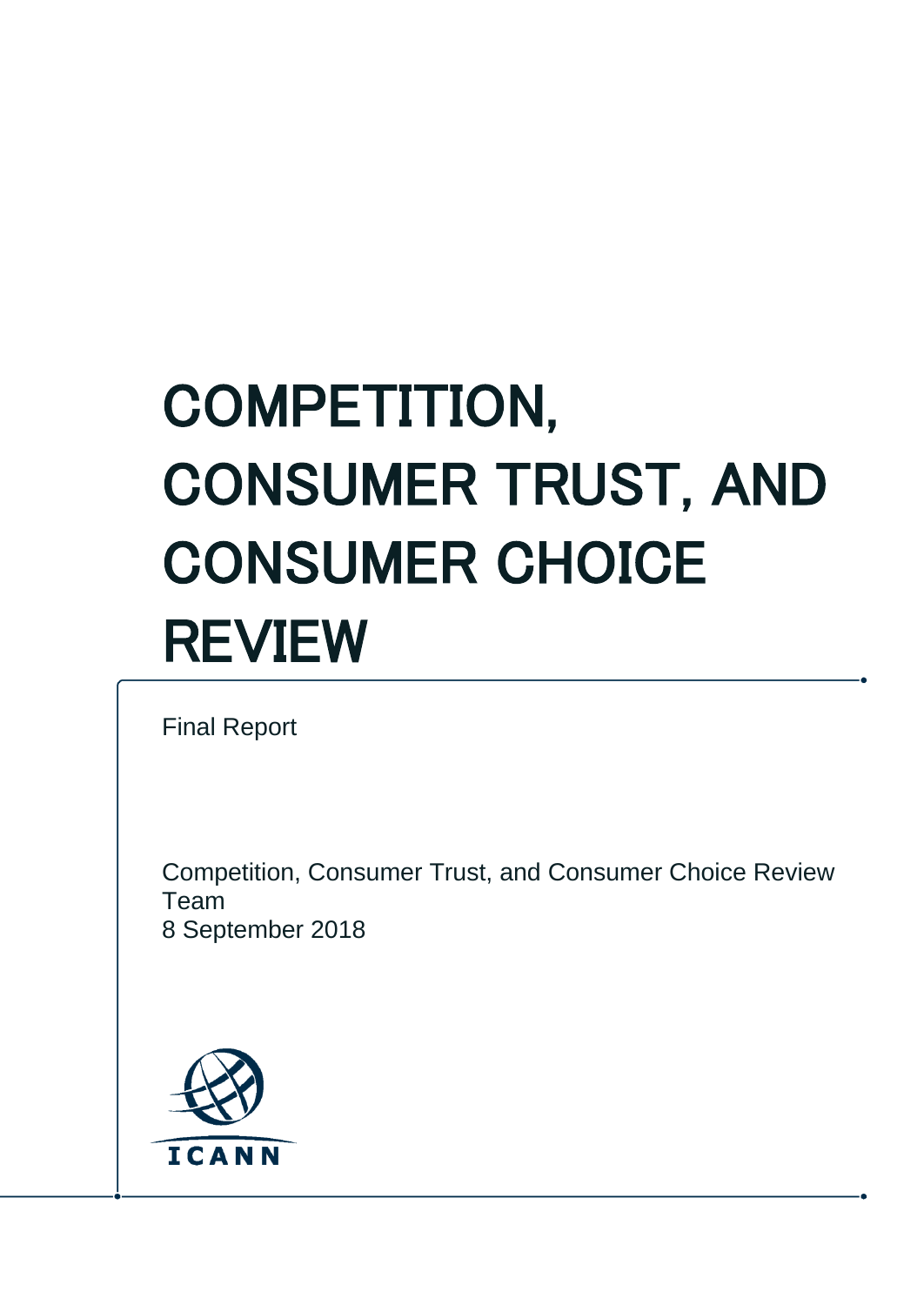# **1 Executive Summary**

ICANN's Affirmation of Commitments (AoC) called for a regular review of the degree to which the New Generic Top-Level Domain (gTLD) Program promoted consumer trust, choice and increased competition in the Domain Name System (DNS) market. This review is called the Competition, Consumer Trust, and Consumer Choice Review (CCT).<sup>1</sup> The AoC further called on the CCT reviews to evaluate the effectiveness of the application and evaluation process for new gTLD applicants and the safeguards put in place to mitigate the risks associated with the expansion of generic top-level domains. These reviews are important because they provide ICANN with an assessment of how the new gTLD round performed in these areas and guidance on key issues (including competition, consumer protection, security, malicious abuse, and rights protection issues) as it contemplates further increase in the number of toplevel domains (TLDs). The CCT was asked to weigh the advantages and disadvantages of the New gTLD Program in these key areas and assess whether the Program resulted in net benefits to users of the DNS.

The review team endeavored to be as objective as possible and to base its findings on available data. The more objective the findings, the more likely the impact of implemented recommendations can be measured. The idea of using metrics to evaluate the performance of the DNS began six years ago with an ICANN Board resolution<sup>2</sup> that called on the community to identify quantitative targets to assess the impact of the New gTLD Program on consumer trust, choice, and competition in the DNS marketplace. Although the particular metrics developed at that time aided the review team's analysis, they ultimately did not form the basis for the majority of the review. However, the CCT Review Team did strive to employ quantitative analysis wherever possible.

The CCT Review Team found that while the New gTLD Program is quite new and the data are incomplete, on balance the expansion of the DNS marketplace has demonstrated increased competition and consumer choice and has been somewhat successful in mitigating its impact on consumer trust and rights (particularly trademark) protection. That said, the review team concluded that the New gTLD Program should be regarded only as a "good start," and that a number of policy issues should be addressed before any further expansion of gTLDs.

In particular, the review team found that critical data were in short supply for the analysis of competition, the effectiveness of safeguards, and the promotion of consumer trust and geographic representation of applicants. Even the definition of the DNS market itself is problematic without additional information about whether consumers view new gTLDs as substitutes for other domain names, such as country code top-level domains (ccTLDs). Some gTLDS compete in narrow markets that serve specialized groups of registrants, and alternative online identities such as Facebook and Yelp pages and third-level domains may serve as substitutes for registrations in gTLDs. Consequently, the CCT Review Team recommends that ICANN enhance its capabilities to gather and analyze data, in particular those used by ICANN's Contractual Compliance Department, prior to further increasing the number of gTLDs. We also identify certain policy issues that the community should resolve prior to the

[https://www.icann.org/resources/pages/governance/bylaws-en/#article4\)](https://www.icann.org/resources/pages/governance/bylaws-en/#article4).

<sup>1</sup> On 30 September 2009, ICANN and the United States Department of Commerce signed the AoC, which among other things—committed ICANN to periodically organizing Community-led review teams to assess the impact of the New gTLD Program on the domain name marketplace. In January 2017, the AoC expired following the IANA transition in October 2016. However, many of the provisions contained in the AoC—including Community-led reviews of competition, choice, and trust in the domain name marketplace—have been incorporated into ICANN's revised bylaws (see ICANN, "Bylaws for Internet Corporation for Assigned Names and Numbers: Section 4.6: Specific Reviews," amended 1 October 2016,

<sup>2</sup> ICANN Board Resolution 2010.12.10.30, "Consumer Choice, Competition and Innovation," (2010), accessed 20 January 2017,<https://www.icann.org/resources/board-material/resolutions-2010-12-10-en#6>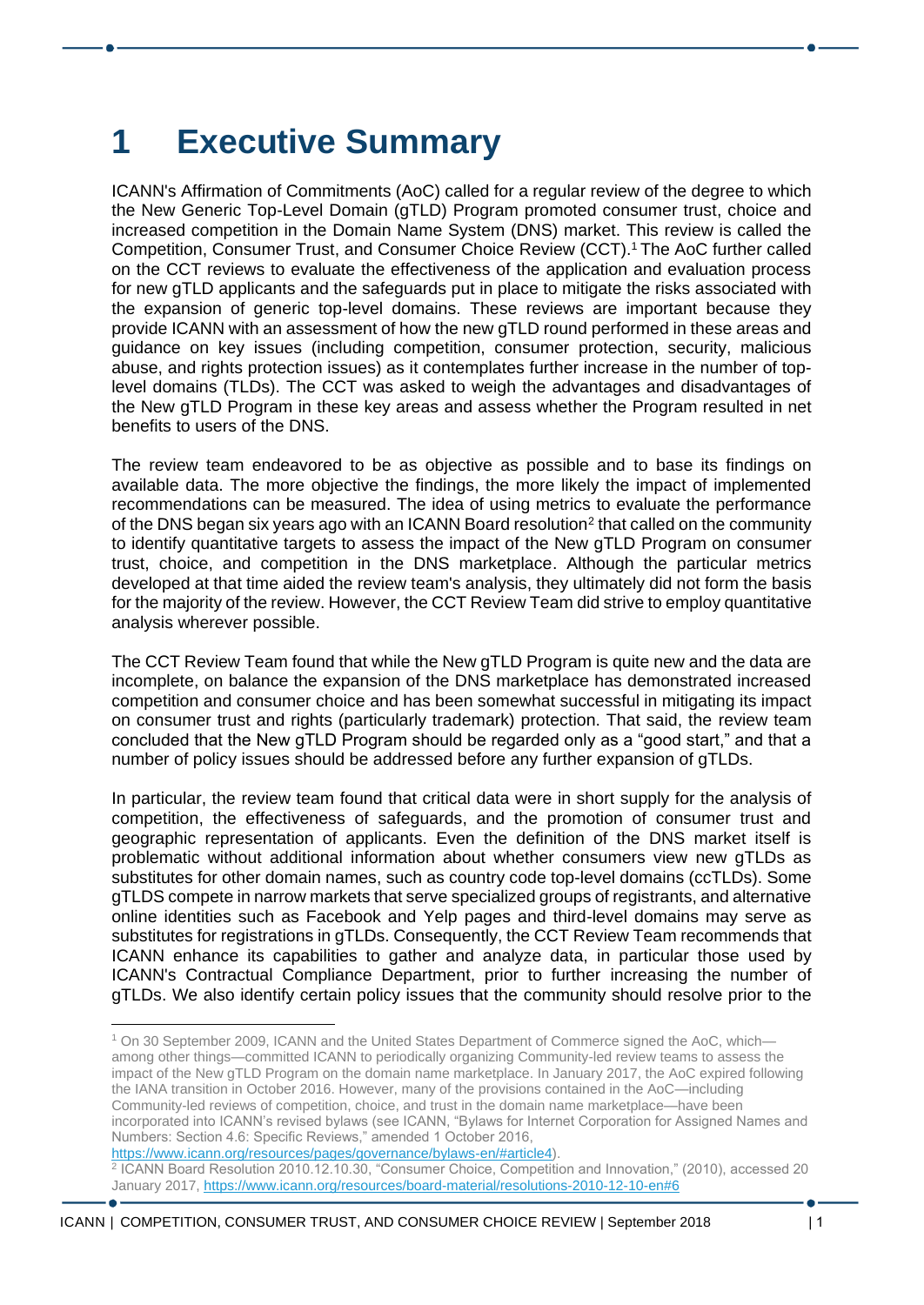further expansion of the gTLD space. Finally, we recommend a number of specific research projects that should be completed prior to a future CCT, and in many cases, even sooner.

#### **Background**

Prior to the start of the CCT Review Team's work in January 2016, ICANN, together with the community, had begun preparatory work to identify metrics to inform the forthcoming review. Data collection on these metrics began in 2014 and continued into 2016.<sup>3</sup> In addition, ICANN commissioned two major research projects in 2015 in anticipation of the review team's work: a global consumer end-user and registrant survey, and an economic study of the Program's competitive effects.<sup>4</sup> These surveys were repeated in 2016 to compare against those conducted in 2015 as newer gTLDs came into operation, and took into consideration, where applicable, additional questions and requirements raised by the review team. 5

In conducting its analysis, the review team was mindful of the fact that the New gTLD Program had only been in place for a short period of time, that new domain names are continuously entering the marketplace, and thus the full effects of the Program may have not yet have been fully realized. The Team used data that had previously been collected—and commissioned new research where it felt important data were missing—to help inform its analysis. The Team divided its work into four subteams:

- **Competition and Consumer Choice**. This subteam examined the effects of the entry of new gTLDs on price and non-price competition in the expanded domain name marketplace, as well as whether consumer choice in the marketplace was effectively enhanced with the introduction of new gTLDs.
- **Consumer Trust and Safeguards**. This subteam focused on the extent to which the expansion of new gTLDs has promoted consumer trust and the impact of the safeguards adopted to mitigate any problems that might have arisen as a result of the program.
- **Application and Evaluation Process**. The review team explored issues related to the effectiveness of the application process to operate a new gTLD, with a particular focus on the applicant experience, the paucity of applications from underserved regions, and the objection processes.

<sup>3</sup> This work was carried out by the Implementation Advisory Group for Competition, Consumer Trust, and Consumer Choice (IAG-CCT). See ICANN Board Resolution 2015.02.12.07 – 2015.02.12.09 "Recommendations for the Collection of Metrics for the New gTLD Program to Support the future AoC Review on Competition, Consumer Trust and Consumer Choice," (12 February 2015), accessed 3 August 2018, <https://www.icann.org/resources/board-material/resolutions-2015-02-12-en#1.e> <sup>4</sup> Nielsen, *ICANN Global Consumer Research* (April 2015), accessed 26 April 2017, [https://www.icann.org/news/announcement-2015-05-29-en;](https://www.icann.org/news/announcement-2015-05-29-en) Nielsen, *ICANN Global Registrant Survey* (September 2015), accessed 26 April 2017, [https://www.icann.org/news/announcement-2015-09-25-en;](https://www.icann.org/news/announcement-2015-09-25-en) Analysis Group, *Phase I Assessment of the Competitive Effects Associated with the New gTLD Program* (September 2015), accessed 3 August 2018[, https://www.icann.org/news/announcement-2-2015-09-28-en](https://www.icann.org/news/announcement-2-2015-09-28-en) <sup>5</sup> Nielsen, *ICANN Global Consumer Research: Wave 2* (June 2016), accessed 26 April 2017, [https://www.icann.org/news/announcement-2-2016-06-23-en;](https://www.icann.org/news/announcement-2-2016-06-23-en) Nielsen, *ICANN Global Registrant Survey: Wave 2* (August 2016), accessed 26 April 2017, [https://www.icann.org/news/announcement-2-2016-09-15-en;](https://www.icann.org/news/announcement-2-2016-09-15-en) Analysis Group, *Phase II Assessment of the Competitive Effects Associated with the New gTLD Program* (October 2016), accessed 3 August 2018[, https://www.icann.org/news/announcement-2016-10-11-en](https://www.icann.org/news/announcement-2016-10-11-en)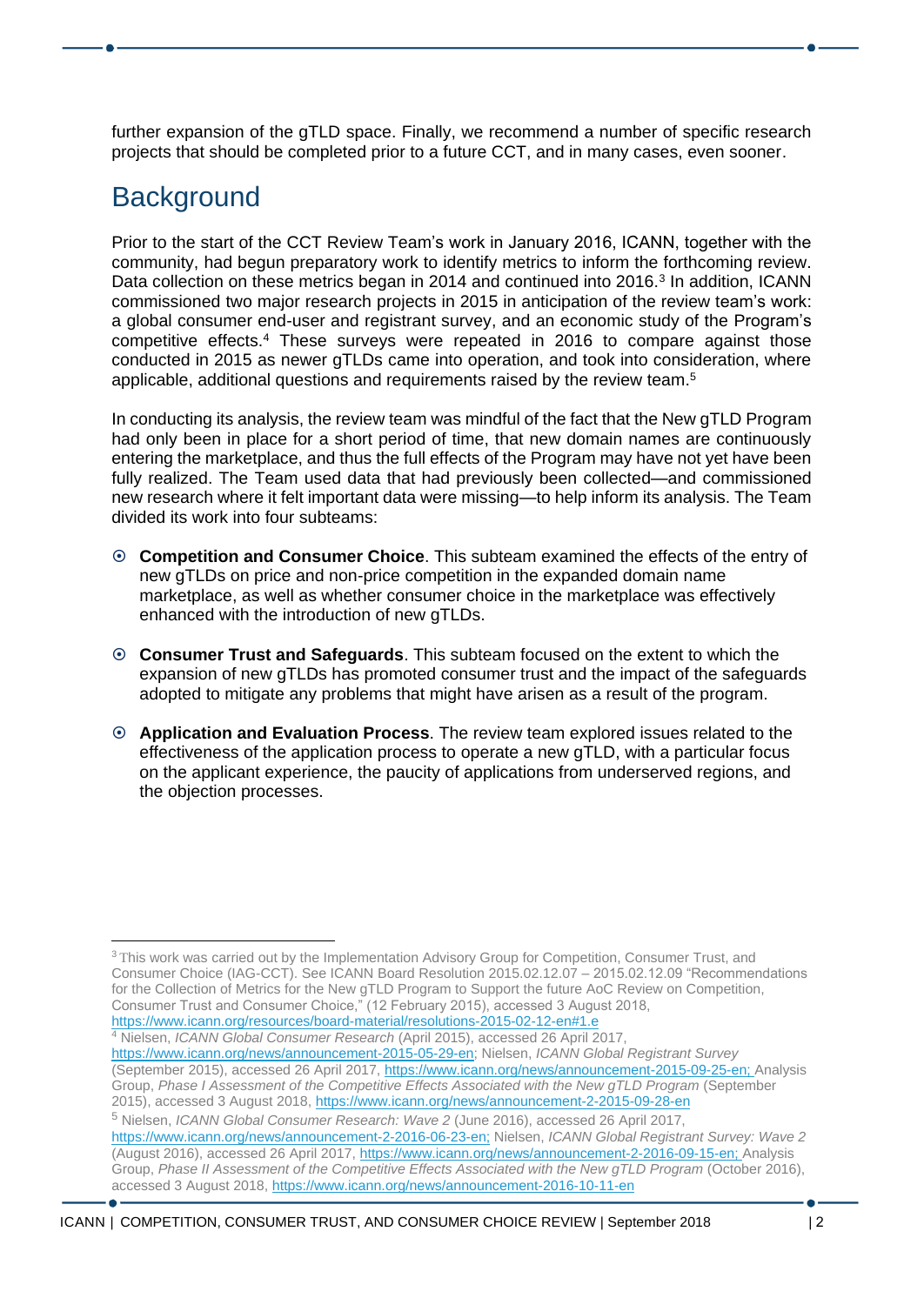**International Trademark Association (INTA) Impact Study**. The subteam was limited in time as it was formed to analyze and draw conclusions on the INTA Impact Study results.<sup>6</sup>

#### Competition and Consumer Choice

Although it is still too early to evaluate fully the competitive effects of the introduction of 741 delegated new gTLDs as of May 2017 (excluding those that are considered ".brands"),<sup>7</sup> some preliminary findings suggest that the potential for healthy competition exists and some important indicators are consistent with increased competition. Of particular note, as of December 2016, registrations in new gTLDs accounted for about three-fifths of new registrations in all gTLDs, about 45 percent of new registrations in all TLDs (including open ccTLDs) since the new gTLDs were introduced, and about 58 percent of new registrations in gTLDs and "open" ccTLDs. We also found that, in the same month, new gTLDs accounted for about 14 percent of registrations among new and legacy gTLDs (see Table 2 below).

It is also interesting to note that in 92 percent of the cases in which a second-level domain was available in .com, the registrant nonetheless chose a second-level string in a new gTLD. For example, even if bigshotphotography.com was available, registrants often chose bigshots.photography instead, and in many cases were willing to spend more money to do  $\overline{SO}^8$ 

The structure of the domain name industry itself provides a partial explanation of the potential for sustained competition. In particular, the availability of independent back-end service providers and retailers (registrars) decreases barriers to entry because new registries do not need to invest in supplying their own in-house back-end infrastructure or developing their own sales channels. Consequently, smaller niche registries have a higher likelihood of achieving minimum viable scale.

Early indications are that right holders are less inclined to rely on defensive registrations (i.e., registering a domain simply to prevent others from doing so) than in the past. It's not clear whether this is the result of the new rights protection mechanisms or simply the sheer volume of new gTLDs. Instead rights holders are engaging in increased monitoring and case by case resolution mechanisms. Further analysis of the distribution of defensive costs (including "blocking," which entails an agreement with a registry not to sell a domain), direct communication (such as cease and desist correspondence and URS) is currently underway, but preliminary indications are that increases in defensive investment by trademark holders were less than anticipated prior to the launch of the Program.

One caveat to this analysis stems from the existence of a large number of "parked" domains (domains that have been registered but are not yet being used) in new gTLDs. Although not dispositive, the fact that the average parking rate for new gTLDs is higher than for legacy gTLDs may suggest that competition from new gTLDs may not be as significant as indicated

<https://community.icann.org/display/CCT/Studies%2C+Research%2C+and+Background+Materials> gTLDs considered .brands for the purpose of this review are those which include Specification 13 in their Registry Agreements, or are exempt from the Registry Operator Code of Conduct. See <https://www.icann.org/resources/pages/registries/registries-agreements-en> and <https://www.icann.org/news/blog/new-gtld-registry-operator-code-of-conduct>

<sup>6</sup> Nielsen, *INTA New gTLD Cost Impact Study* (April 2017) and INTA, *New gTLD Impact Study Status Report II*  (August 2017), accessed 3 August 2018,

<sup>&</sup>lt;sup>8</sup> This reporting is derived from an analysis of two data sets produced by ICANN organization for the Review Team. See "New gTLD Registrations Available in .com," (2016 and 2018), and "Existing Registrations in .com Against New gTLDs," (2016 and 2018), accessed 3 August 2018, available at <https://community.icann.org/display/CCT/Studies%2C+Research%2C+and+Background+Materials>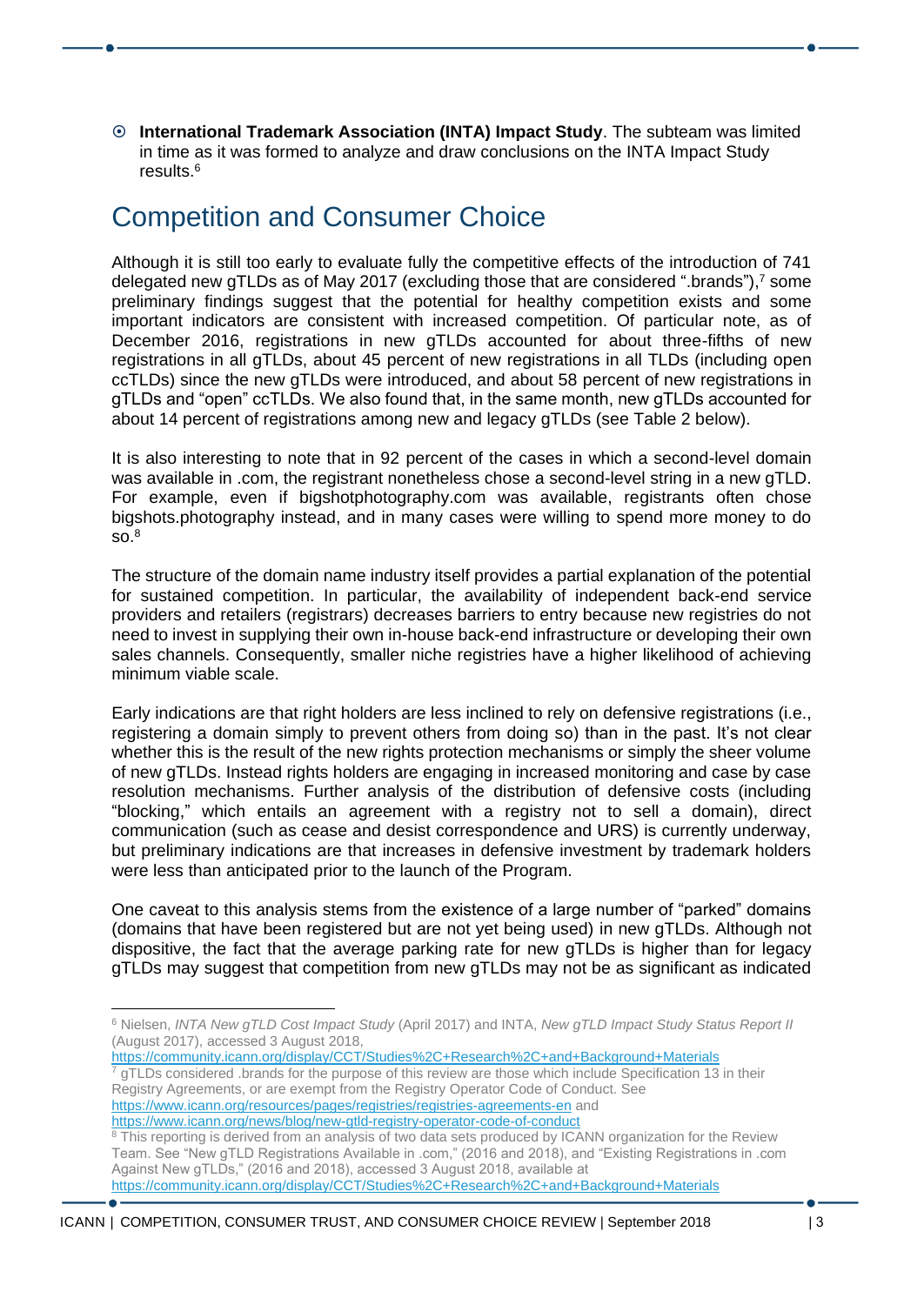by the registration data reported above.<sup>9</sup> We hope that parking data will be part of the analysis in future reviews.

### Consumer Trust and Safeguards

An international survey commissioned by the CCT indicates the domain industry is one of the most trusted in the tech sector and that the dramatic expansion of the DNS has done little thus far to undermine that trust.<sup>10</sup> A key component of this trust seems grounded in familiarity, with legacy gTLDs still more trusted than new gTLDs, and strings with recognized terms more trusted than strings with less familiar terms. In addition, there are indications of a desire among end-users for a more semantic Web in which the domain name is an indicator of the type of content contained within a TLD.

Similarly, consumers reported that restrictions on who could purchase certain gTLDs would engender greater trust, particularly if the domain name itself suggests that the registrant might need to possess a certain license or credentials. These tendencies represent both an opportunity and a danger if the connection between names and content proves to be less direct.

Given the difficulty of defining and measuring "trust," the review team explored the notion of "trustworthiness" as a proxy for consumer trust. For example, the review team fielded a study on DNS Security Abuse to determine if the rates of abuse were higher or lower in new gTLDs.<sup>11</sup> These findings were used to analyze whether or not new gTLDs were inherently less trustworthy than legacy gTLDs, as well as to determine the effectiveness of safeguards implemented as part of the New gTLD Program.<sup>12</sup> The results were mixed, indicating that despite new safeguards, some new gTLD registries and registrars may in fact be less trustworthy than those associated with legacy gTLDs, even if new gTLDs as a whole are not.

Other notable findings on the impact of the new gTLD safeguards include the following:

- Ninety-nine percent of registries have implemented safeguards regarding the prevention of abusive activities in their gTLDs as required in their registry-registrar agreements; however, the downstream impact is unclear.<sup>13</sup>
- $\odot$  ICANN reports that abuse complaint volumes are typically higher for registrars than registries, but it is difficult to determine if safeguards are affecting rates of abuse.<sup>14</sup>

<sup>9</sup> See ntldstats, "Parking in New gTLDs Overview," accessed 3 August 2018, https://ntldstats.com/parking/tld <sup>10</sup> Nielsen, *Consumer Research Wave 2* (2016), pp. 63-69.

<sup>11</sup> SIDN Labs and the Delft University of Technology (August 2017), *Statistical Analysis of DNS Abuse in gTLDs Final Report*, accessed 3 August 2018[, https://www.icann.org/en/system/files/files/sadag-final-09aug17-en.pdf.](https://www.icann.org/en/system/files/files/sadag-final-09aug17-en.pdf) "DNS Abuse" is a term used by the Review Team that refers to "intentionally deceptive, conniving, or unsolicited activities that actively make use of the DNS and/or the procedures used to register domain names" (see p. 3 of the "New gTLD Program Safeguards Against DNS Abuse: Revised Report" referenced below). "DNS Security Abuse" in the context of this report refers to specific, technical forms of abusive behavior: malware distribution, phishing, pharming, botnet command-and-control, and spam in the DNS. For more on how abuse has been characterized by the ICANN Community, see the *Registration Abuse Policies Working Group's Final Report* (29 May 2010), accessed 3 August 2018, https://gnso.icann.org/sites/default/files/filefield\_12530/rap-wg-final-report-29may10-en.pdf

<sup>12</sup> ICANN Operations and Policy Research, *New gTLD Program Safeguards Against DNS Abuse: Revised Report* (July 2016), accessed 3 August 2018,<https://www.icann.org/news/announcement-2016-07-18-en> <sup>13</sup> ICANN (2015), *ICANN Contractual Compliance 2014 Annual Report*, accessed 7 February 2017, [https://www.icann.org/en/system/files/files/annual-2014-13feb15-en.pdf,](https://www.icann.org/en/system/files/files/annual-2014-13feb15-en.pdf) p. 13. <sup>14</sup> ICANN (2016), *ICANN Contractual Compliance 2015 Annual Report*, accessed 7 February 2017, <https://www.icann.org/en/system/files/files/annual-2015-27jan16-en.pdf>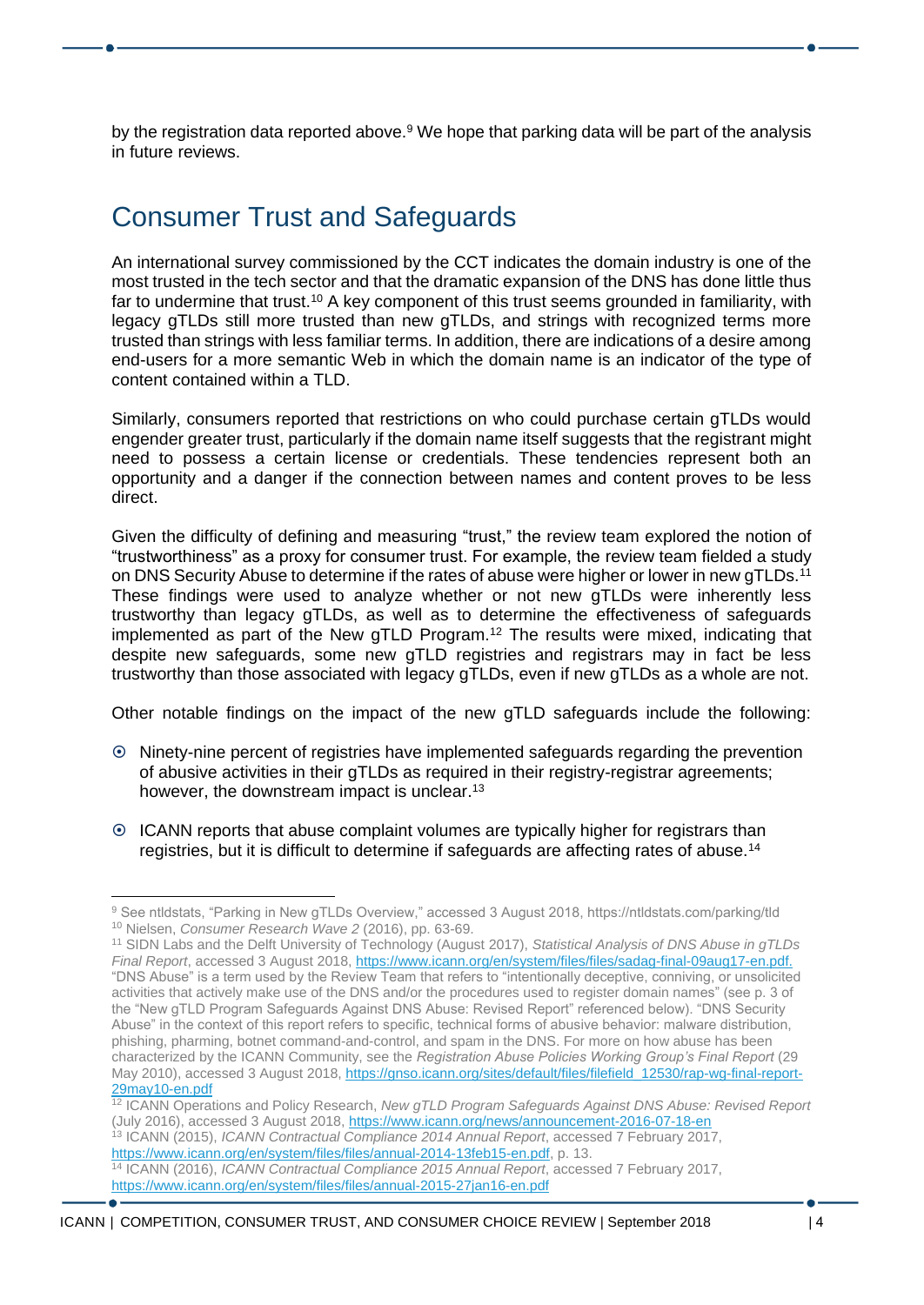- WHOIS accuracy complaints remain the largest category of complaints to ICANN Contractual Compliance.<sup>15</sup>
- ICANN Contractual Compliance has reported that 96 percent of the 264 registries that were reviewed in 2014 are performing the analysis that is required to determine if they are being used to perpetrate security threats.<sup>16</sup>
- The review team examined the rates of UDRP and URS case filings and found an overall decrease in the number of cases filed since 2012, although URS cases in new gTLDs have driven an approximately 10 percent increase in disputes since the recent low point in cases filed in 2013. The review team needs more information on costs related to trademark enforcement before it will be able to reach more specific conclusions in this area.<sup>17</sup>

The review team also identified several challenges to its assessment of the extent to which safeguards mitigated risks involved in the expansion of the gTLD space. Ultimately, the safeguards put in place as part of the Program were too narrow in scope to prevent some of the malicious abuse issues identified prior to the introduction of the new gTLDs.<sup>18</sup> Instead, as in legacy gTLDS, DNS Security Abuse still remains a significant issue. Although abuse does not universally persist in all new gTLDs, it is endemic to many. More troubling, at present there is little recourse for the community to stop new gTLD registries and registrars associated with high levels of abuse. This in turn creates incentives for network operators to unilaterally block all traffic from specific TLDs or registrars, running counter to community goals for Universal Acceptance of new gTLDs.<sup>19</sup>

The failure to prevent the spread of certain abusive activities to new gTLDs previously identified by the community is significant. The CCT Review Team recognizes the infrastructure role played by domain names in enabling abusive activities that impact the security, stability, and resiliency of the DNS, undermine consumer trust, and, ultimately, impact end-users around the globe. Accordingly, this is a high-priority topic that must be addressed before any further expansion of the DNS, and the review team offers several recommendations to remedy the deficiencies of the status quo and improve the security of the DNS.

As previously mentioned, one challenge to evaluating the impact of safeguards on trustworthiness is the lack of granularity in ICANN Contractual Compliance data. It is unclear what the impact of safeguards imposed on sensitive, regulated, and highly-regulated strings has been since complaints to registrants are difficult to track, as is the lack of detail publicly reported by ICANN Contractual Compliance regarding complaints that it receives. Moreover, provisions related to inherent government functions and cyberbullying that were incorporated into the Registry Agreements were difficult to measure as there were no consequences identified for a failure to comply with these provisions. Finally, the Public Interest Commitments

<sup>&</sup>lt;sup>15</sup> ICANN, "Contractual Compliance Reports," accessed 8 August 2018,

[https://www.icann.org/resources/pages/compliance-reports-2016-04-15-en.](https://www.icann.org/resources/pages/compliance-reports-2016-04-15-en)

<sup>16</sup> ICANN (2015), *ICANN Contractual Compliance 2014 Annual Report*, accessed 10 August 2018, [https://www.icann.org/en/system/files/files/annual-2014-13feb15-en.pdf.](https://www.icann.org/en/system/files/files/annual-2014-13feb15-en.pdf)

<sup>17</sup> ICANN, "CCT Metrics Reporting Page: Rights Protection Mechanisms," accessed 3 August 2018, [https://www.icann.org/resources/pages/cct-metrics-rpm-2016-06-27-en.](https://www.icann.org/resources/pages/cct-metrics-rpm-2016-06-27-en)

<sup>18</sup> ICANN (3 October 2009), *Exploratory Memorandum: Mitigating Malicious Conduct*, accessed 9 November 2016,<https://archive.icann.org/en/topics/new-gtlds/mitigating-malicious-conduct-04oct09-en.pdf>

<sup>19</sup> "Universal Acceptance" refers to an effort to encourage "Internet applications and systems [to] treat all TLDs in a consistent manner, including new gTLDs and internationalized TLDs. Specifically, they must accept, validate, store, process and display all domain names." See ICANN, "Universal Acceptance," accessed 3 August 2018, <https://www.icann.org/resources/pages/universal-acceptance-2012-02-25-en>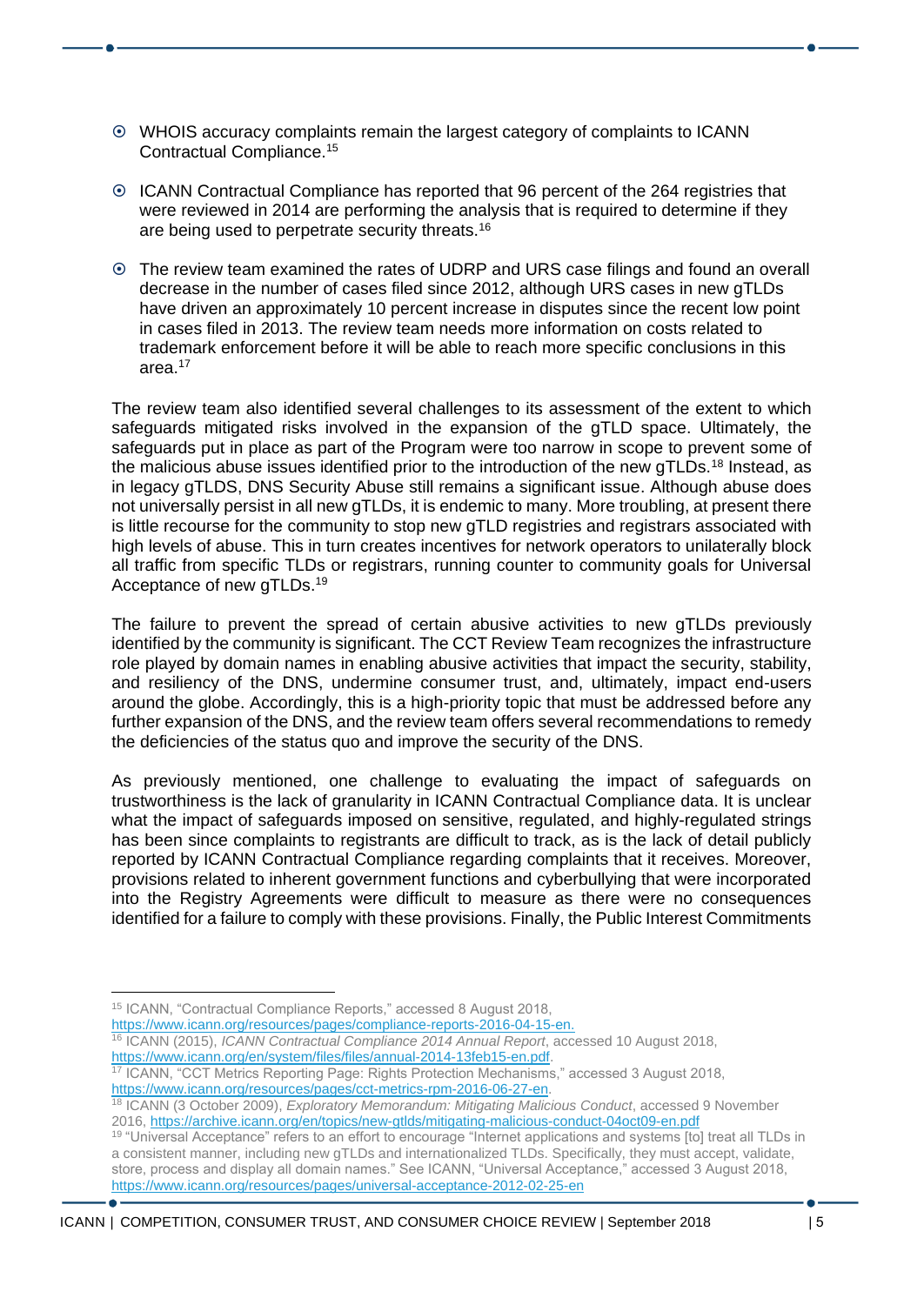(PICs) incorporated into Registry Agreements were particularly challenging to assess because they varied greatly.<sup>20</sup> It remains unclear how effective enforcement of the PICs has been.

#### Application and Evaluation

Here the review team chose to focus less on the complexity and any inefficiencies of the application and evaluation process and more on the potential inequities of the program as implemented. Of particular concern to the review team was the relatively low application rate from entities in the "Global South." 21

The CCT Review Team commissioned two focused efforts to explore applicant experiences and barriers to entry for those who did not apply to operate a new gTLD.<sup>22</sup> Although more than half of the applicants to the New gTLD Program indicated they would go through the process again (even with no changes), a large majority indicated the Program was overly complex and bureaucratic, and that the assistance of outside consultants was necessary. Therefore, it should come as no surprise that a focus group of potential applicant cohorts (similar entities to those who applied) in the Global South indicated not only a lack of awareness of the Program as a whole, but also concerns over the complexity of the application process and a lack of available assistance in applying. Although not the most frequently expressed concern, nearly every cohort expressed concerns about the return on investment from operating a new gTLD. Programs that were put in place to facilitate and encourage applications from the Global South were thought to be both poorly monitored and largely ineffective. The ICANN community needs to make a decision about the importance of applications from the Global South (and by extension, from other underrepresented regions) and, if appropriate, to take further steps to encourage those applications. It is clear that if the community wants more applications from underrepresented regions, more needs to be done.

Further analysis of the application process revealed that the implementation of policies around issues such as string confusion was inconsistent and unpredictable. More clarity is needed in the Applicant Guidebook (AGB) to reduce this inconsistency going forward.<sup>23</sup>

Finally, the CCT Review Team found that Governmental Advisory Committee (GAC) participation in the application and evaluation process was largely beneficial and led directly to modifications of applications and applicants more successfully navigating the process.

# Rights Protection Mechanisms

An important aspect of the safeguards available in new gTLDs are the Rights Protection Mechanisms (RPMs) which were specifically developed in connection with the introduction of the New gTLD Program. The RPM's were meant to stand alongside existing rights protection mechanisms such as the Uniform Dispute Resolution Process (UDRP). The CCT Review

<sup>&</sup>lt;sup>20</sup> See ICANN Wiki, "Public Interest Commitments," accessed 3 August 2018, [https://icannwiki.org/Public\\_Interest\\_Commitments.](https://icannwiki.org/Public_Interest_Commitments)

<sup>&</sup>lt;sup>21</sup> "Global South" is a fluid and sometimes contested term used by social scientists to refer broadly to regions in Latin America, Asia, Africa, and Oceania. For an overview of the term's origins and use, see Nour Dados and Raewyn Connell, "The Global South," Contexts: Journal of the American Sociological Association [11, 1] (2012): <http://journals.sagepub.com/doi/pdf/10.1177/1536504212436479>

<sup>22</sup> AMGlobal Consulting, *New gTLDs and the Global South: Understanding Limited Global South Demand in the Most Recent New gTLD Round and Options Going Forward* (October 2016), accessed 3 August 2018, https://community.icann.org/display/CCT/Studies%2C+Research%2C+and+Background+Materials <sup>23</sup> ICANN, *gTLD Applicant Guidebook* (June 2012), accessed 3 August 2018, <https://newgtlds.icann.org/en/applicants/agb>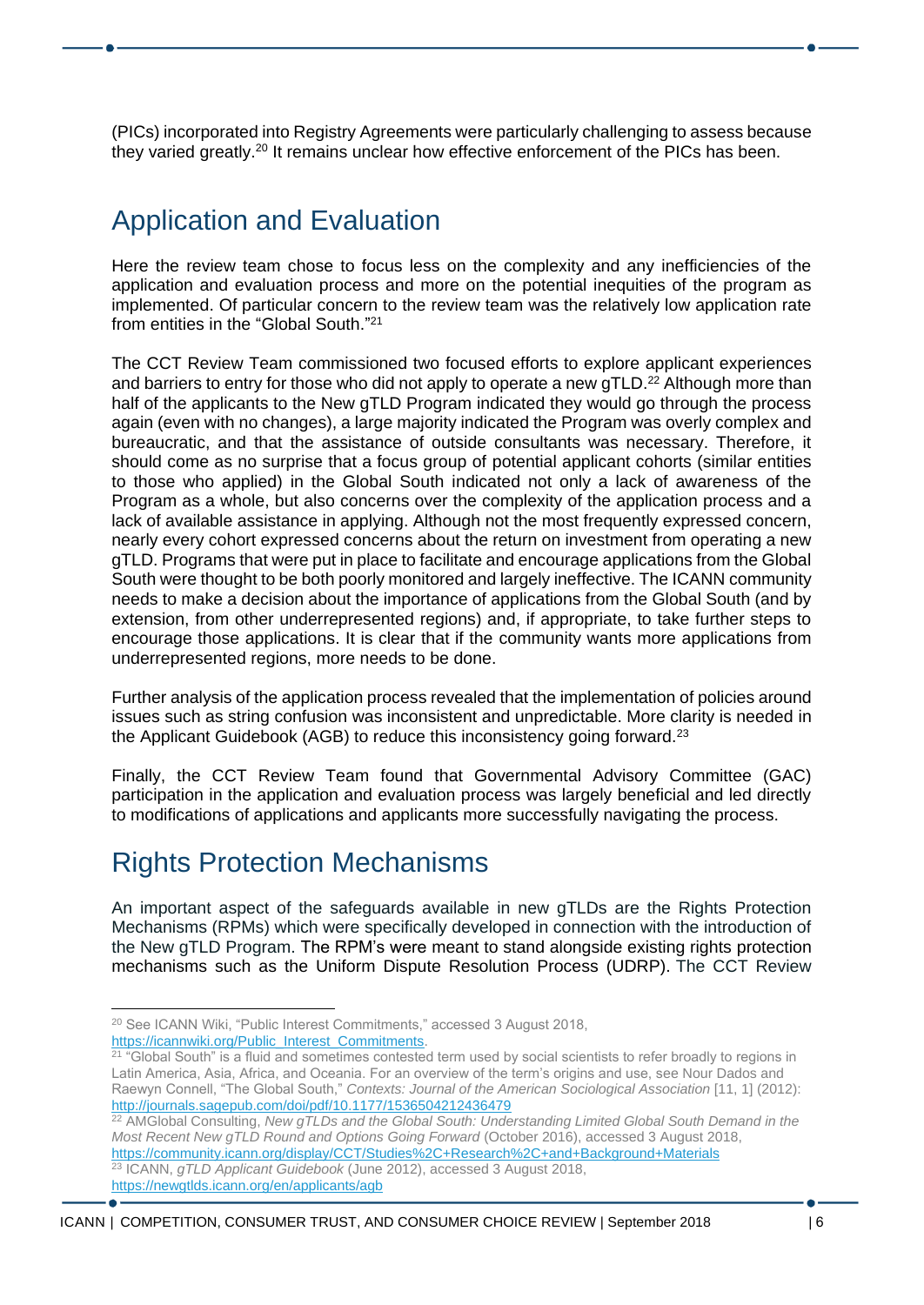Team examined whether these RPMs help encourage a safe environment and promote consumer trust in the DNS. The CCT Review Team also sought to measure the cost impact of the New gTLD Program on intellectual property owners. The early indicators are that there is proportionately more trademark infringement in new gTLDs than in legacy TLDs.

The data available indicated that the number of domain name disputes had increased since the introduction of new gTLDs, with disputes rising year-on-year after their introduction. Of course, a rising number of domain name disputes is not in itself surprising, given the expansion of the DNS and increased number of domain name registrations worldwide. Thus, the CCT Review Team sought an answer to the more pertinent question of whether there is proportionately more trademark infringement in new gTLDs than in legacy TLDs. This is a more difficult issue, as there are many factors involved in assessing trademark infringement, and minimal data is available. For example, in addition to the UDRP and URS, trademark owners also use a variety of other means to deal with abusive domain name registrations, such as court actions and demand letters, which are not tracked centrally. Nor are the costs associated with such actions available. It is also not within ICANN's remit to track or attempt to track such data. The International Trademark Association (INTA) conducted a study of its membership to begin to explore the experience of trademark holders that reveals some of the complexities in obtaining such information. The INTA study was directed to the 1,096 corporations, nonprofits and other entities that own trademark portfolios and are considered "regular" members under INTA's membership structure. Outside counsel and other categories of trademark service providers were not the targets of the survey. This decision was made in order to avoid overlap with brand owners whose outside counsel may also be receiving the survey. Ninety-three respondents entered the survey and 33 completed it. Subsequent feedback suggests that the complexity of the questions, the length of the survey, and the survey methodology, generally, discouraged completion.

The CCT Review Team examined the survey results and supplemented these with its own analysis. While the survey received a low number of respondents, the INTA survey offers some interesting findings with respect to the costs of trademark enforcement in the new gTLDs to brand owners. The survey found that "new TLD registrations [by brand owners] primarily duplicate legacy TLD or ccTLD registrations." In particular, only 17% of respondents had registered names in the new gTLDs for the first time versus duplicating existing domains in legacy gTLDs or ccTLDs. This suggests that defensive registrations may remain an issue in the New gTLD Program. While one of the stated purposes of the New gTLD Program was to create greater choice, the primary consideration for domain registration by brand owners who participated in the survey appears to be defensive.

However, the survey also indicates that for the respondents the expansion of the New gTLD Program has made defensive registrations a less efficient means of protection. Accordingly, it appears that trademark holders are shifting their protection spending to alternatives and expanded monitoring. Furthermore, the survey suggests that as many as 75% of domain name dispute cases involve entities that have registered their domain names using privacy and proxy services making it difficult to assess whether this abuse is tied to common actors. These results suggest the need for further research in these systems. Finally, there is an indication that enforcement costs have increased in the new domains, which suggests that at least for respondents, there is greater infringement in those new domains than in legacy gTLDs and ccTLDs. The INTA survey suggests that, at the very least, further research is necessary, perhaps with a simplified methodology to encourage a higher completion rate. Nonetheless, the exercise did provide useful information in terms of indicating trends. It is clear that the brand owners that participated in this survey have experienced some frustration with the New gTLD Program and the rights protection mechanisms that have been put in place.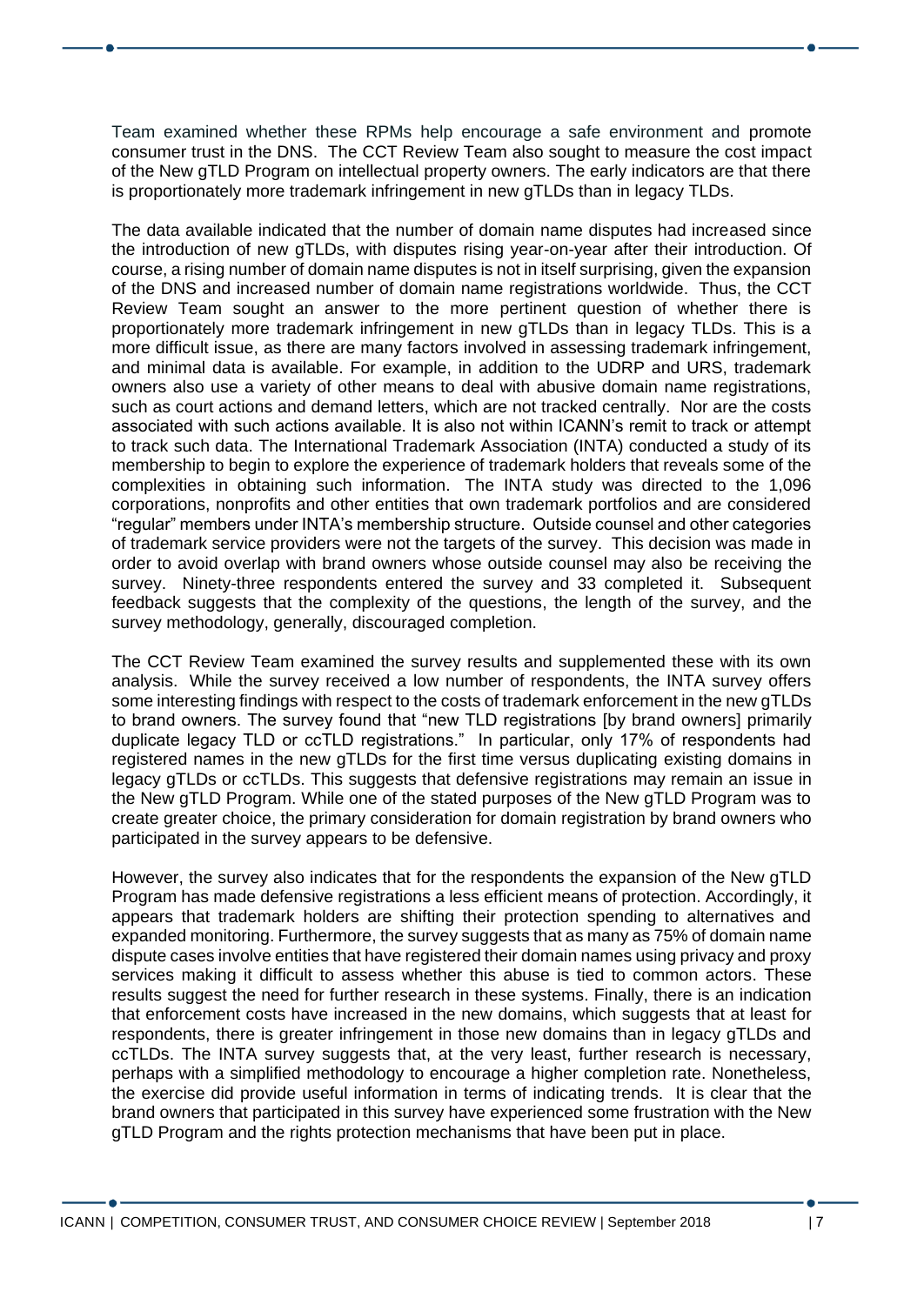The CCT Review Team also looked to data collected by ICANN as well as data from the World Intellectual Property Organization ("WIPO"). ICANN's metrics data shows that domain name disputes are rising alongside total domain name registrations but does not show a breakdown of the relative use of UDRPs, i.e. the use of UDRPs in new gTLDs as opposed to legacy TLDs. WIPO data for 2017 however does give a strong indication that there is proportionately more trademark infringement in new gTLDs than in legacy TLDs.

The CCT Review Team could not definitively conclude whether the URS is a valuable RPM given its low usage compared to the UDRP. The fact that the TM-PDDRP and RRDRP have not been invoked to date may on the one hand bring into question their effectiveness but may equally suggest that their mere existence is acting as a successful deterrent. Conclusions from the RPM review currently underway may shed some more light on the issue in the near future.

## Recommendations

In light of the studies and analyses carried out for this review, the CCT Review Team has developed recommendations that fall into three main categories:

- Requests for more and better data collection
- $\odot$  Policy issues to be addressed by the community
- Suggested reforms relating to transparency and data collection within ICANN Contractual Compliance

The review team has assigned a priority level to each recommendation, which reflects the timeframe in which each should be implemented and the extent to which any particular recommendation should be a prerequisite to further expansion of the DNS.

# Data Gathering

In general, the review team's work was hampered by insufficient data on pricing of domain names, including wholesale, retail, and secondary market prices. In addition, collection of data about a country at a regional level would make it possible to assess competition in narrower geographic areas. Furthermore, the lack of data regarding DNS abuse and lack of more granular information about the subject matter of complaints received by ICANN Contractual Compliance also created obstacles to assessing the effectiveness of the safeguards and the trustworthiness of the new gTLDs. Some of this additional data collection will require changes to registry and registrar contracts, which will take some time, but the review team believes that it is necessary for proper evaluation of reforms to the New gTLD Program. Other data are collected by third parties, and also could be used by ICANN. To the extent possible, relevant data should be made available in an easily accessible and non-confidential form to researchers both within and outside the ICANN community. The CCT Review Team recommends that data gathering become a priority inside ICANN, with an emphasis on datadriven analysis and programmatic success measurement.

# ICANN Contractual Compliance

The CCT Review Team found that current data available from ICANN Contractual Compliance are insufficient to measure the enforcement of various contract provisions and the success of safeguards in mitigating downstream consequences to DNS expansion. Part of the problem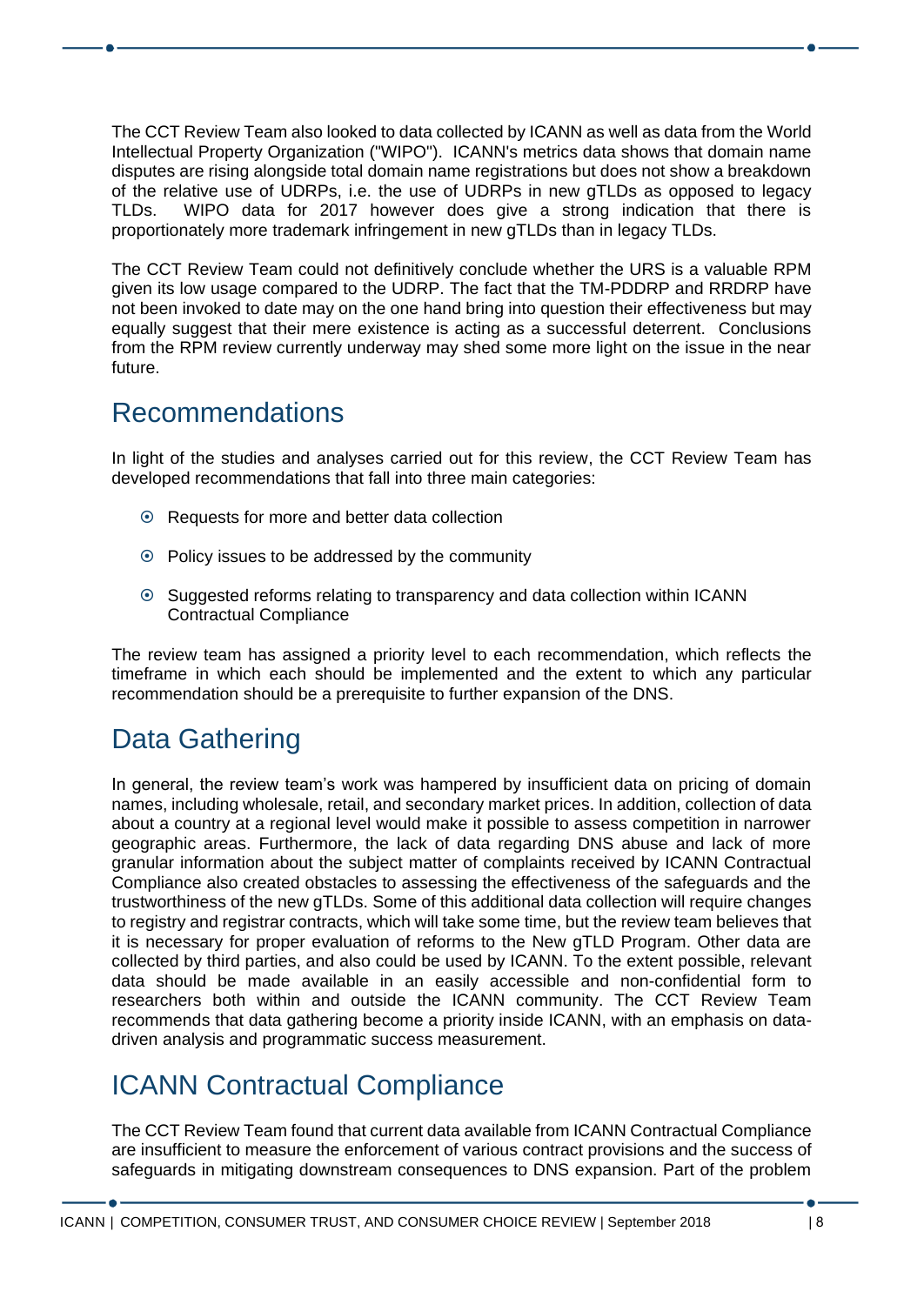is transparency, in part due to the lack of granularity of the data that are being collected. The CCT make several recommendations for practical reform within ICANN Contractual Compliance.<sup>24</sup>

#### **Conclusion**

Initial indications are that the New gTLD Program has led to a dramatic increase in consumer choice, a modest, but important, increase in competition, and has had a minimal impact on consumer trust. However, there are several TLDs with a disproportionate level of DNS security abuse and the review team recommends enhancements to various enforcement mechanisms prior to any further additions to the DNS. The review team believes that there is a substantial need for more and better data on both competition and pricing, and on the impact of safeguards on consumer protection.

<sup>&</sup>lt;sup>24</sup> Since the publication of the CCT Review Team's draft recommendations for public comment, ICANN Contractual Compliance has considered the review team recommendations in implementing certain changes described in the blogs of October 2017, "Enhancing Transparency in Contractual Compliance Reporting," [https://www.icann.org/news/blog/enhancing-transparency-in-contractual-compliance-reporting,](https://www.icann.org/news/blog/enhancing-transparency-in-contractual-compliance-reporting) and March 2018, "Enhancing Transparency in Contractual Compliance Reporting, [https://www.icann.org/news/blog/enhancing-transparency-in-contractual-compliance-reporting-en.](https://www.icann.org/news/blog/enhancing-transparency-in-contractual-compliance-reporting-en)